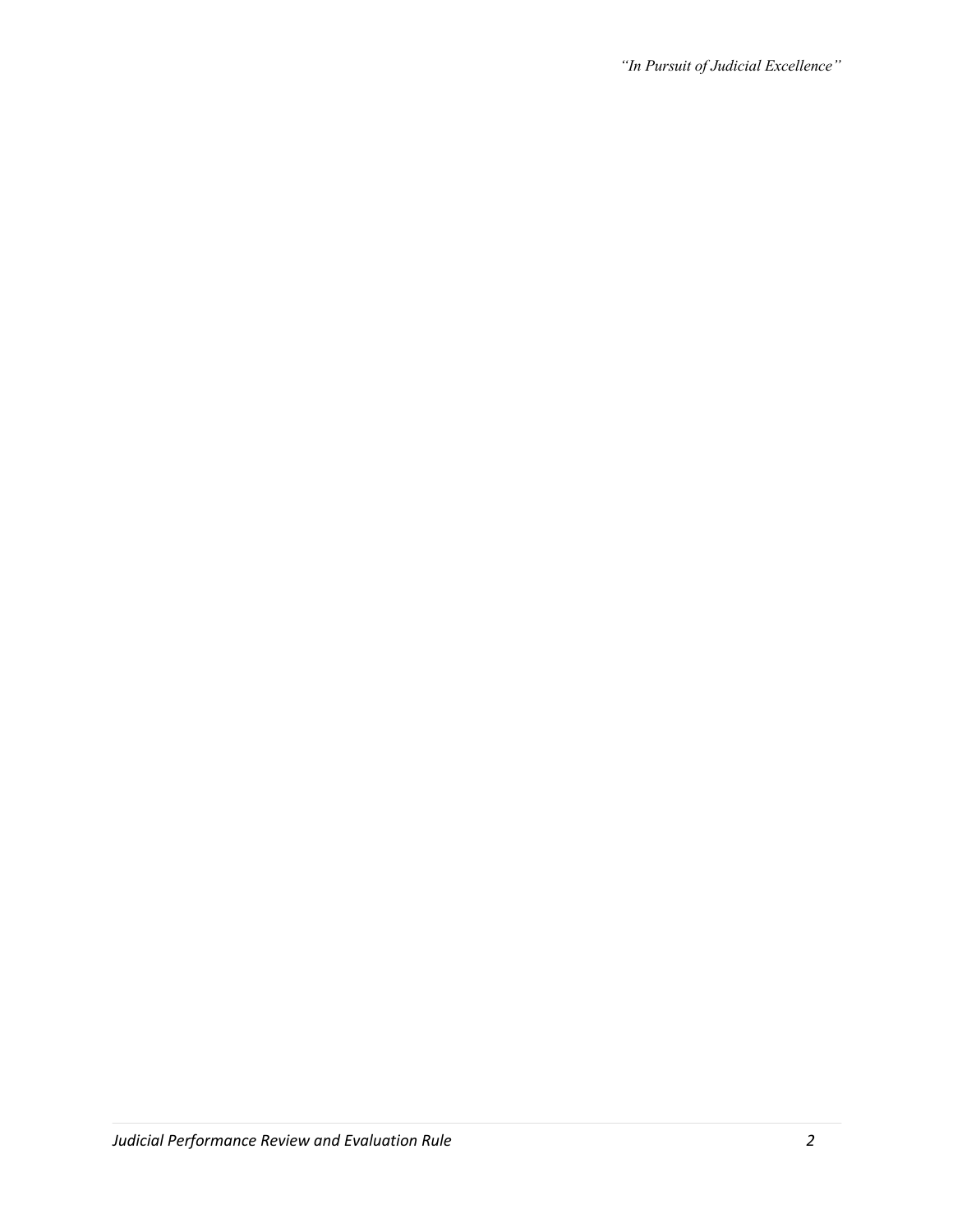# **Judicial Performance Review and Evaluation Rules**

*"We must correct those who deviate, be firm with those who do not deliver, replace those who are incompetent and terminate those who under perform and have become a liability to our system and nation."*

- His Majesty the Druk Gyalpo

### **1. Title and Commencement of the Rule**

- 1.1. This Rule shall be called the Judicial Performance Review and Evaluation Rules.
- 1.2. The Rule shall come into effect from  $1/3/2022$  corresponding to the 29<sup>th</sup> day of the twelfth month of Iron Female Ox Year.

### **2. Objectives**

- 2.1. The Objectives of this Rule are to:
	- a) Promote transparency, efficiency and accountability in the dispensation of justice;
	- b) Enable fairness in career advancement and promote talent, merit, productivity and morale;
	- c) Enhance both organizational and individual effectiveness by introducing objective measures of performance targets and results;
	- d) Facilitate maximization of the output of every Judicial Service Personnel (hereinafter referred as JSP) so that the individual delivers his/her services in the best possible manner;
	- e) Ensure equal opportunities to every JSP to develop his/her capabilities and use the potential to the fullest extent to discharge the duties and responsibilities efficiently and effectively;
	- f) Inspire public trust and confidence; and
	- g) Maintain a track record to determine eligibility for promotion or elevation, regularization of service and other incentives.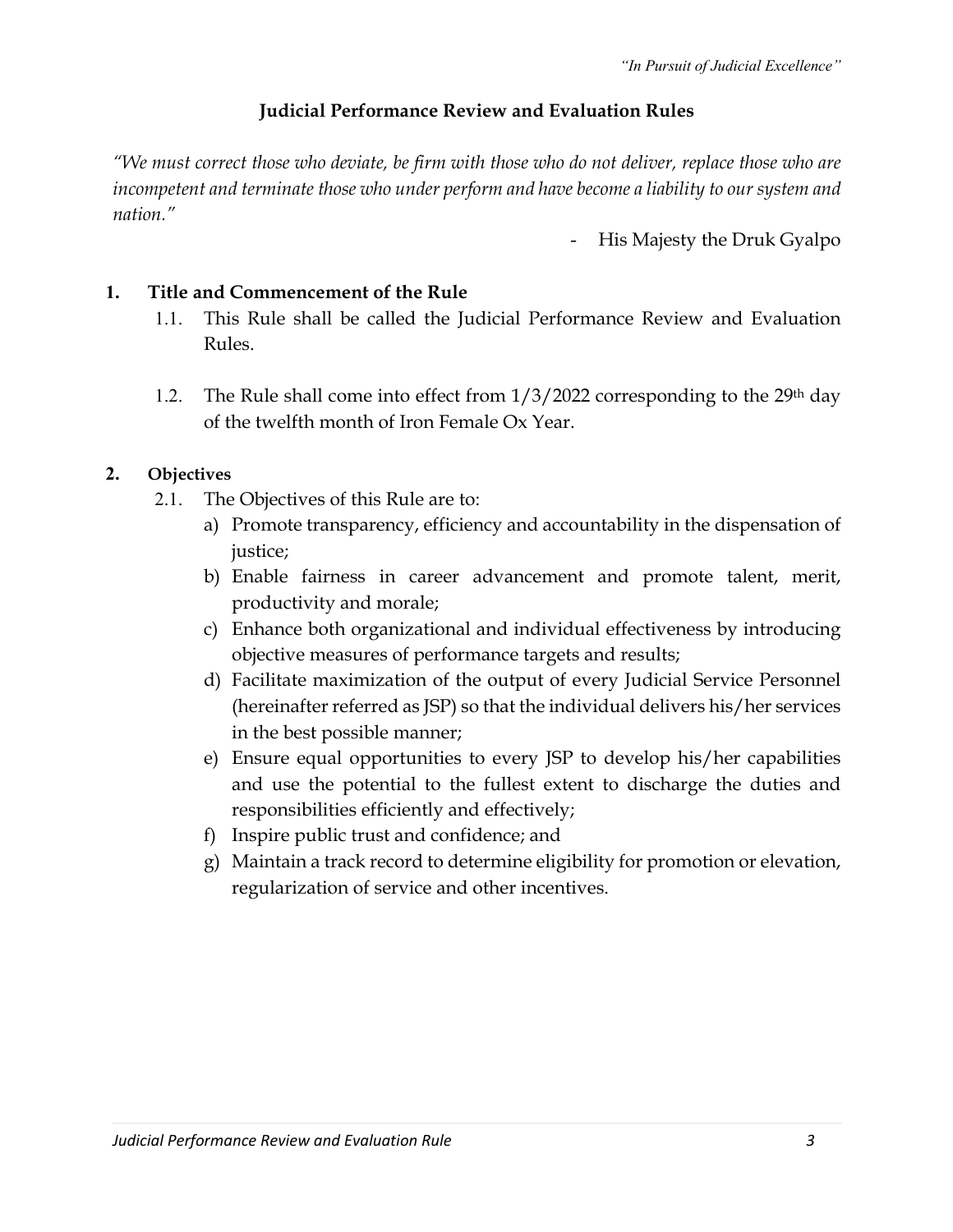# **3. The Scope of Application**

This Rule shall apply to the following three categories of personnel:

- 3.1. Judicial Service Personnel:
	- a) Drangpons of the Supreme Court;
	- b) Chief Justice and Drangpons of the High Court;
	- c) Registrar General of the Supreme Court and High Court;
	- d) Drangpons of the Dzongkhag and Dungkhag Courts;
	- e) Director General and the Legal Officers of the Bhutan National Legal Institute (BNLI);
	- f) Drangpon Rabjams;
	- g) Court Registrars; and
	- h) Bench Clerks.
- 3.2. Administrative and Finance Personnel; and
- 3.3. Other Judicial Support Personnel.

# **4. Judicial Performance Review and Evaluation Committee**

- 4.1. The Royal Judicial Service Council (hereinafter referred as Council) shall establish an independent Judicial Performance Review and Evaluation Committee (hereinafter referred as Committee) as per the procedures provided in this Rule.
- 4.2. The Committee shall be composed of the following members:
	- a) One Drangpon of the Supreme Court;
	- b) One Drangpon of the High Court;
	- c) Two Drangpons of the Dzongkhag Court;
	- d) One Drangpon of the Dungkhag Court;
	- e) One Court Registrar; and
	- f) One Bench Clerk.
- 4.3. The Drangpon of the Supreme Court shall be the Chairperson of the Committee.
- 4.4. The Chief Human Resource Officer of the Supreme Court shall be the Committee Secretary.
- 4.5. The Human Resource Division of the Supreme Court shall be the Secretariat Office, supported by the Office of the Registrar General of the Supreme Court.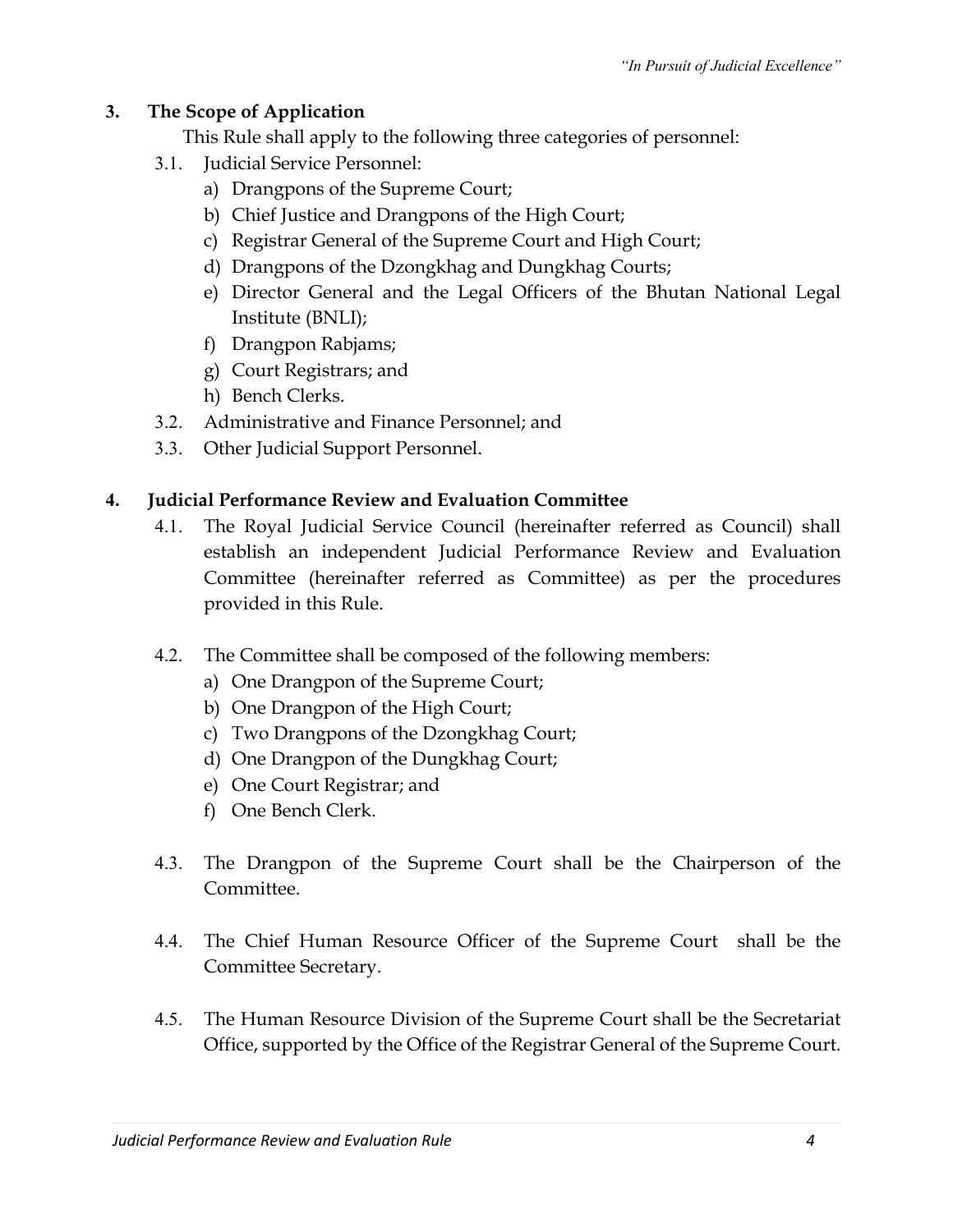# **5. Nomination and Selection of Committee Members**

- 5.1. The Office of the Registrar General of the Supreme Court shall call for nomination to establish the first Committee within thirty days from the date of commencement of this rule.
- 5.2. Thereafter, the Office of the Registrar General shall call for nomination of Committee members within one month from the completion of the tenure of the incumbent Committee Members.
- 5.3. The Drangpons, Court Registrars and Bench Clerks shall nominate a member from each level of courts.
- 5.4. The nomination shall be submitted to the Office of the Registrar General of the Supreme Court within ten days from the date of call as per the form prescribed in *Annexure I*.
- 5.5. No person shall be a member of both the Council and the Committee at the same time.
- 5.6. In the event of a tie, the Office of the Registrar General shall call for a second round of nomination for the tied candidates within ten days.
- 5.7. The Registrar General of the Supreme Court shall submit the list of nominees to the Chairperson of the Council and the Chief Justice of Bhutan.
- 5.8. The Chief Justice of Bhutan shall appoint the Chairperson and the members of the Committee by warrant under his hand and seal.

### **6. Tenure**

6.1. The Members of the Committee shall serve for two-years with an eligibility to be re-elected.

# **7. Vacancy**

7.1. Members shall not withdraw or resign after the confirmation of the nomination by the Chief Justice of Bhutan, except in the event of death, retirement, resignation or transfer of service to other agencies.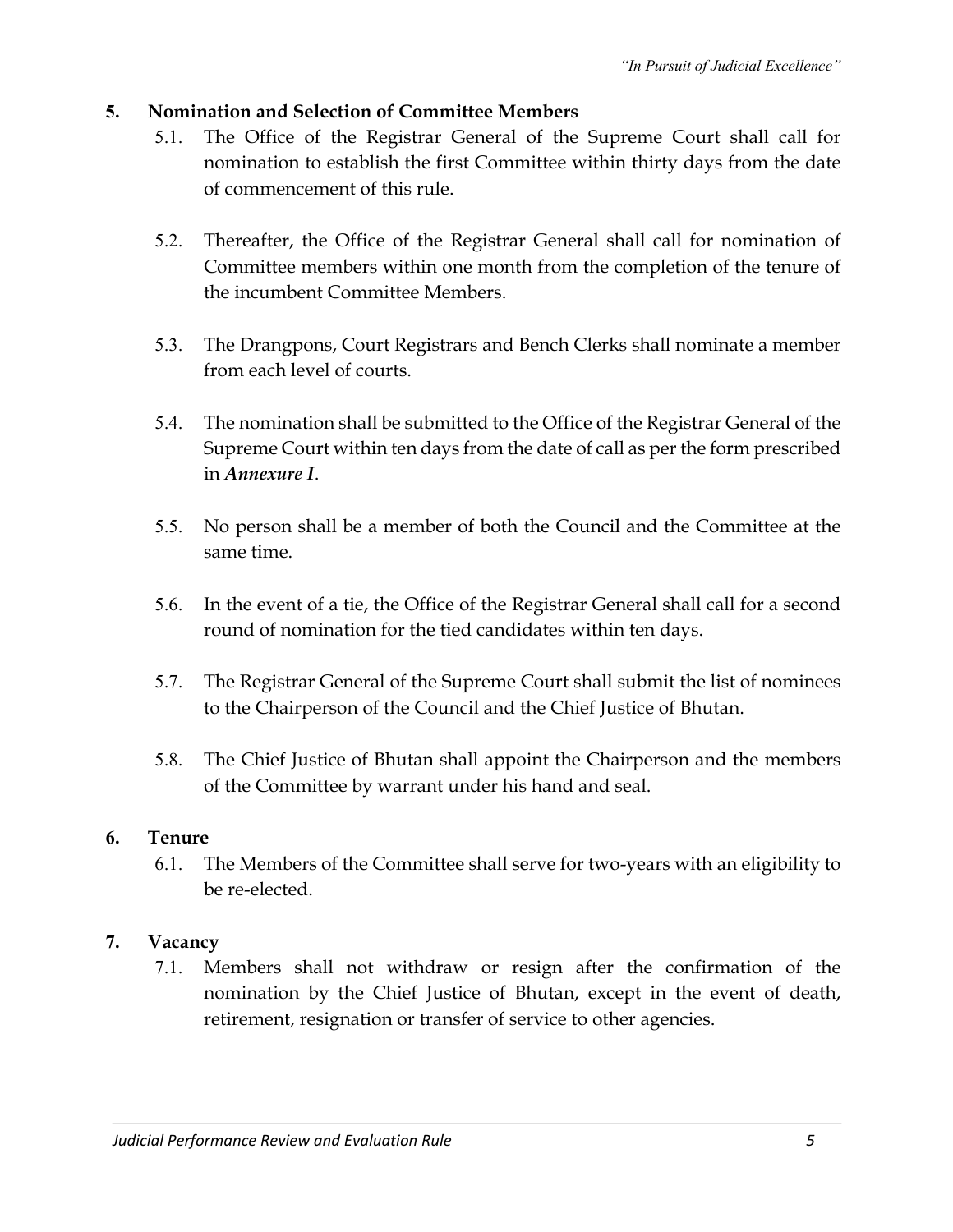- 7.2. The Office of the Registrar General shall call for nominations to fill any vacancy, following the same selection procedures as prescribed above.
- 7.3. The person nominated to fill the vacancy shall only serve for the remaining tenure of the previous member.

### **8. Functions and Responsibilities of the Committee**

- 8.1. The Committee shall:
	- a) Review and evaluate the quality of judicial process and decisions and other judicial services;
	- b) Verify and endorse annual case report of each courts;
	- c) Verify reasons offered by the courts for undue delays;
	- d) Analyze feedback from the staff, peers and the Bar;
	- e) Rate performance of the individual JSP based on Key Performance Parameters and Key Performance Indicators; and
	- f) Submit the Performance Review and Evaluation Report to the Chairperson of the Council and the Chief Justice of Bhutan.
- 8.2. The Committee may recommend:
	- a) Reform initiatives to the Council based on the performance review and evaluation report; and
	- b) Amendment of the Rule to the Council.

### **9. Performance Review and Evaluation Procedure**

- 9.1. The Office of Registrar General and the Committee Secretary shall compile and submit the case report, feedback and other information to the Committee for review, verification and validation by the end of January every year.
- 9.2. The Committee shall review and evaluate each JSP biennially based on performance reports of the two preceding years.
- 9.3. The Committee shall commence the review and evaluation in the month of February. The Committee shall complete the review and evaluation within one month from the date of commencement.
- 9.4. The Committee may convene *ad hoc* meetings if deemed necessary.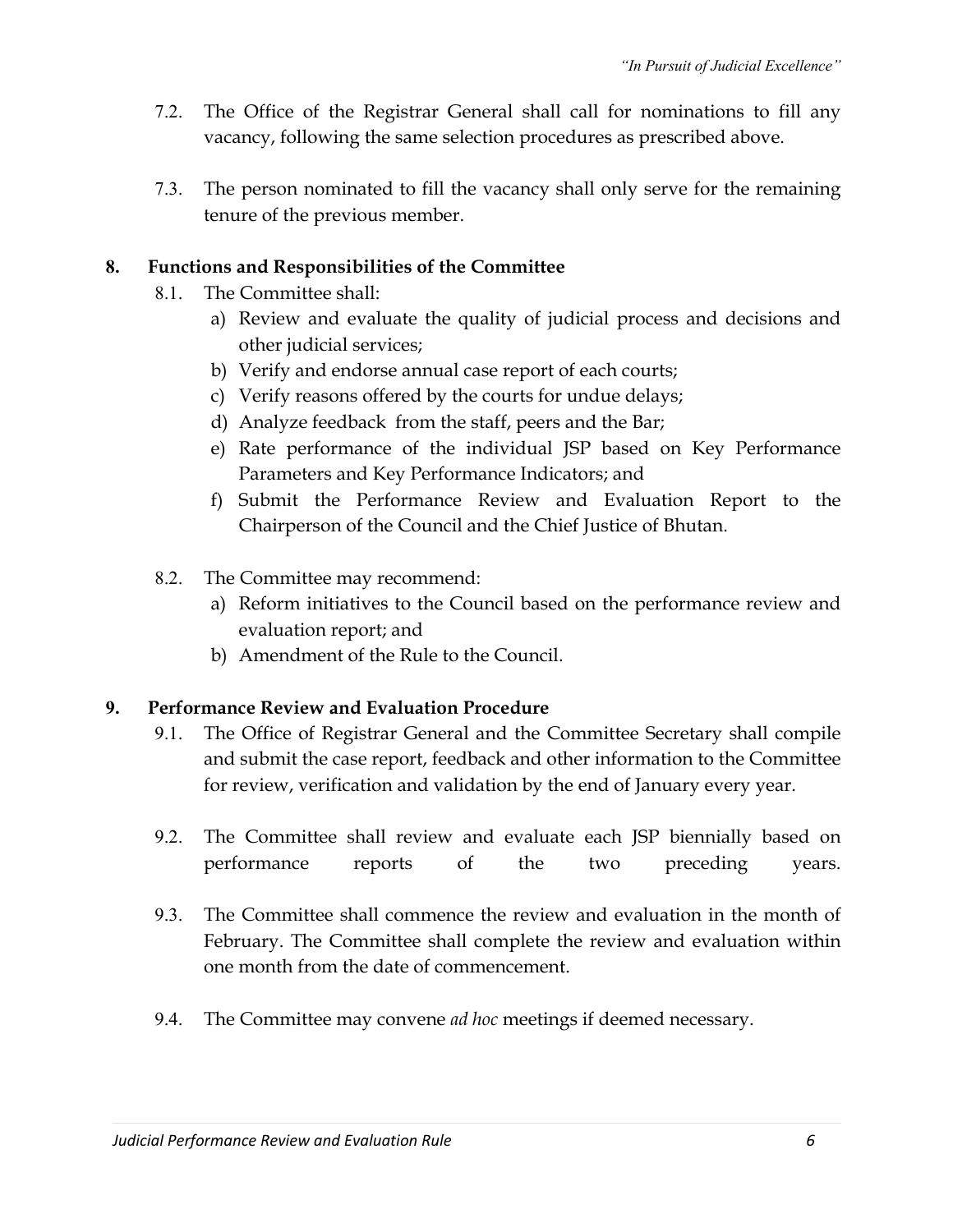- 9.5. The members of the Committee shall not take part in the review and evaluation of their respective performance. The Council shall review and evaluate the performance of the committee members including the Chairperson of the Committee.
- 9.6. The Committee shall be assisted by the Office of the Registrar General and the Committee Secretary.

### **10. Key Performance Parameters (KPP)**

- 10.1. The performance of JSP shall be reviewed based on the following Key Performance Parameters:
	- a) KPP 01 Quantitative Parameter;
	- b) KPP 02 Qualitative Parameter;
	- c) KPP 03 Behavioral and Competency Parameter;
	- d) KPP 04 Court Administration and Management Parameter; and
	- e) KPP 05 Academic Scholarship and Mandatory Continuing Judicial Education (MCJE) Parameter.
- 10.2. This Rule identifies specific parameters for different categories of JSP based on their respective core functions.

# **11. Key Performance Indicator (KPI)**

- 11.1. The Key Performance Indicator is a measurable expression for the achievement of a desired level of results under Key Performance Parameters.
- 11.2. This rule specifies different SMART (Specific, Measurable, Achievable, Realistic and Timely) KPIs under respective KPP.

# **12. Performance Review and Evaluation Method (PREM)**

- 12.1. The performance review and evaluation shall be based on 360 degree feedback which includes:
	- a) Focused survey and feedback;
	- b) Feedback from the supervisor, peers and staff;
	- c) Review and evaluation by the Committee;
	- d) Case statistic from the Case Management System;
	- e) Relevant reports of other agencies; and
	- f) Appraisals, justifications and statements submitted by the individual JSP.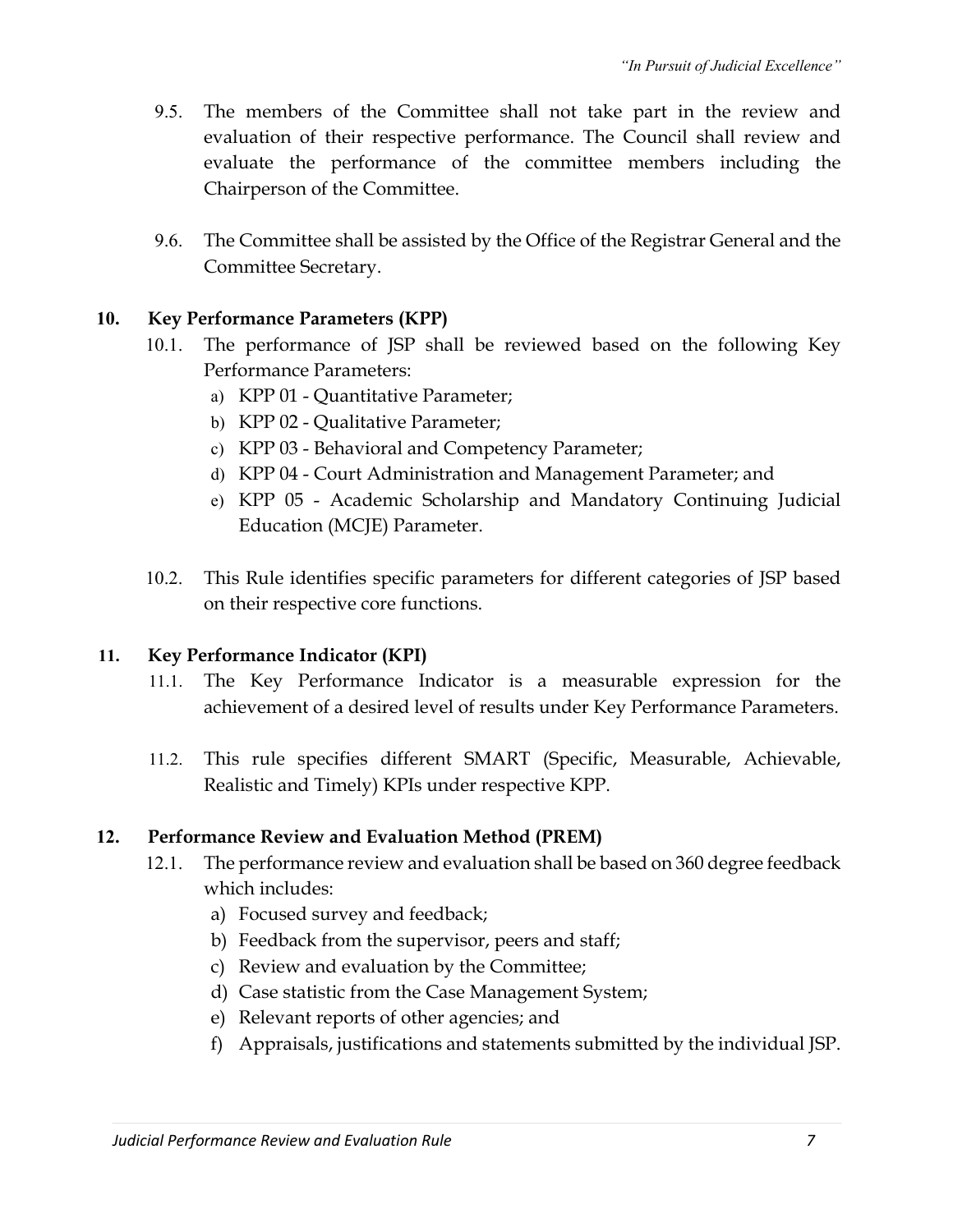12.2. The Committee shall maintain the confidentiality of any information provided by the supervisors, peers, staff, the bar and other sources.

### **13. Performance Rating Scale (PRS)**

- 13.1. The performance rating of individual JSP shall be based on a performance rating scale specified for each of the KPP or KPIs or indicators and descriptions of performance review and evaluation method.
- 13.2. The performance rating scale is based on the maximum and minimum points that can be used by the Committee and feedback providers to rate the performance.

### **14. Overall Weightage**

- 14.1. Different weightage is assigned to different KPP and KPIs based on their correlation to the core functions of an individual JSP.
- 14.2. The final performance rating shall be based on the overall weightage for KPP as per the following table. The weightage for a specific KPI is assigned under the respective KPP.

| <b>Key Performance Parameters</b>                       | Weightage |
|---------------------------------------------------------|-----------|
| KPP 01 - Quantitative Parameter                         | 30%       |
| <b>KPP 02 - Qualitative Parameter</b>                   | 30%       |
| KPP 03 - Behavioral & Competency Parameter              | 20%       |
| KPP 04 - Court Administration & Management<br>Parameter | 10%       |
| KPP 05 - Academic Scholarship & MCJE Parameter          | 10%       |
| <b>Total</b>                                            | $100\%$   |

# **15. Final Grading**

The final individual performance review and evaluation report shall be based on the combined points secured by an individual JSP under each KPP. Performance of JSP shall then be categorized as follows based on the absolute grading system.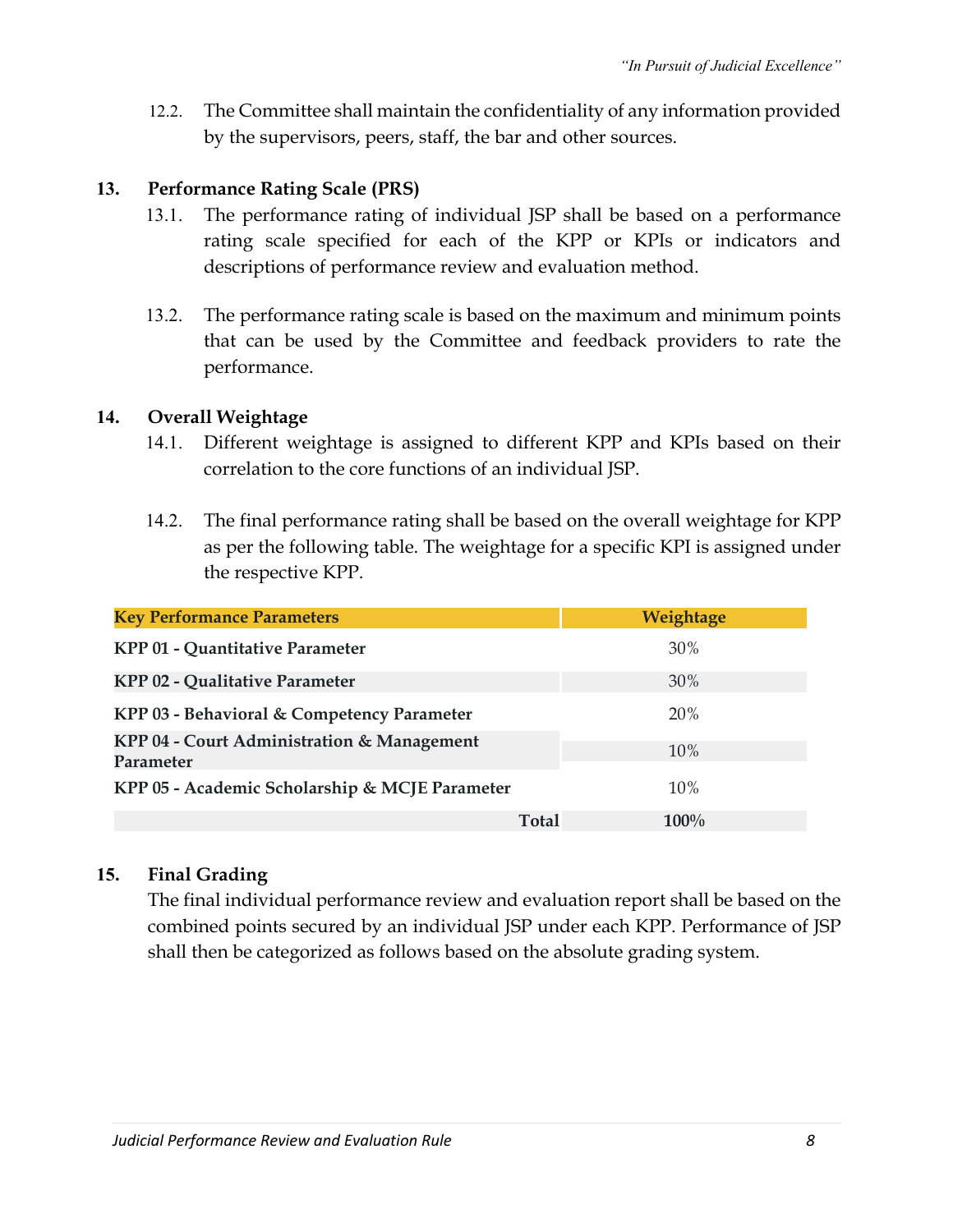| <b>Percentage Range</b> | <b>Description</b> | Grade |
|-------------------------|--------------------|-------|
| $80 - 100\%$            | Outstanding        |       |
| 60 - 79%                | Very Good          | B     |
| $40 - 59\%$             | Satisfactory       |       |
| Below 40%               | Need Improvement   |       |

### **16. Performance Review and Evaluation Report**

- 16.1. The Committee shall complete the review and evaluation exercise within one month from the date of commencement.
- 16.2. The Committee shall share the draft performance review and evaluation report with the individual JSP within 10 working days from the date of completion of the exercise.
- 16.3. The individual JSP shall appeal and respond to the report within ten working days from the date of receipt of the report.
- 16.4. The Committee shall finalize the Performance Review and Evaluation Report within fifteen working days from the date of receipt of any appeal or response.
- 16.5. The Committee shall submit the final report only to the Chairperson of the Council and the Chief Justice of Bhutan, and shall not be made accessible to anyone.
- 16.6. The Council may share the Performance & Review Report of the individual JSP with the relevant authorities upon receipt of an official request.
- 16.7. The report shall be used only for official purposes such as transfer, promotion, elevation, and regularization of services.

# **17. Quantitative Parameters (KPP 01)**

17.1. Caseloads, clearance and pending rate, and other quantifiable data are the key performance indicators of judicial efficiency. The input (number of cases registered) and the output (clearance and disposal) are the tangible data that can be directly used as a primary basis to evaluate the performance of the JSP.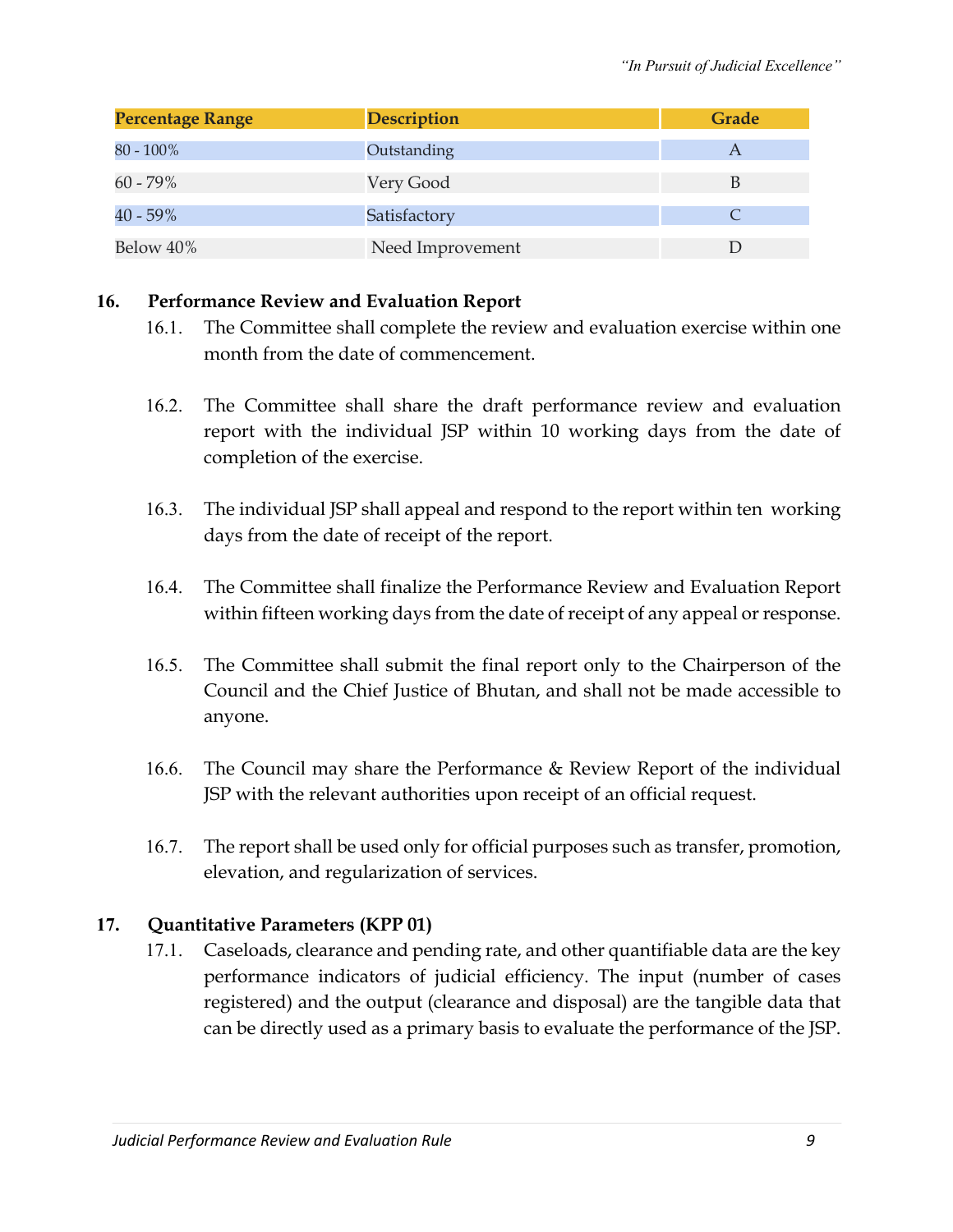- 17.2. These KPIs are paramount in determining judicial efficiency and assessing the performances of the JSP and the courts. It furnishes objective data free of political, social and ideological bias ensuring transparency and accountability.
- 17.3. The quantitative data will serve as a supplement to the qualitative measures to allow for robust review and evaluation of judicial performance.
- 17.4. The Information, Communication and Technology (ICT) Division of the Supreme Court shall generate annual case reports of the respective courts from the Case Management System, and submit them to the Committee Secretary within the second week of January every year as per the format prescribed in *Annexure II*.

# 17.5. **Objectives**

The primary objective of the quantitative parameters is to ensure judicial efficiency through:

- a) Timely and expeditious dispensation of justice; and
- b) Reduction of litigation cost.

# 17.6. **Key Performance Indicators**

- a) KPI 01- Number of cases decided;
- b) KPI 02 Docket clearance rate (Number of cases decided against total number of cases in a year);
- c) KPI 03 Number of cases decided beyond twelve months;
- d) KPI 04 Number of cases pending beyond twelve months. In case, a Drangpon is transferred to another court, the cases pending beyond twelve months in his/her previous court at the time of transfer shall also be considered for his/her assessment; and
- e) KPI 05 Total number of judgments enforced by the courts. The cases pending enforcement in his/her previous court prior to the transfer of a Drangpon to another court shall be considered for his/her assessment for that year only. However, enforcement of child support allowances (*Sothue*), loan repayment and such other similar cases that needs to be continuously enforced or in cases where the judgment debtor could not be traced shall not be counted for assessment.

# 17.7. **Other Performance Indicators:**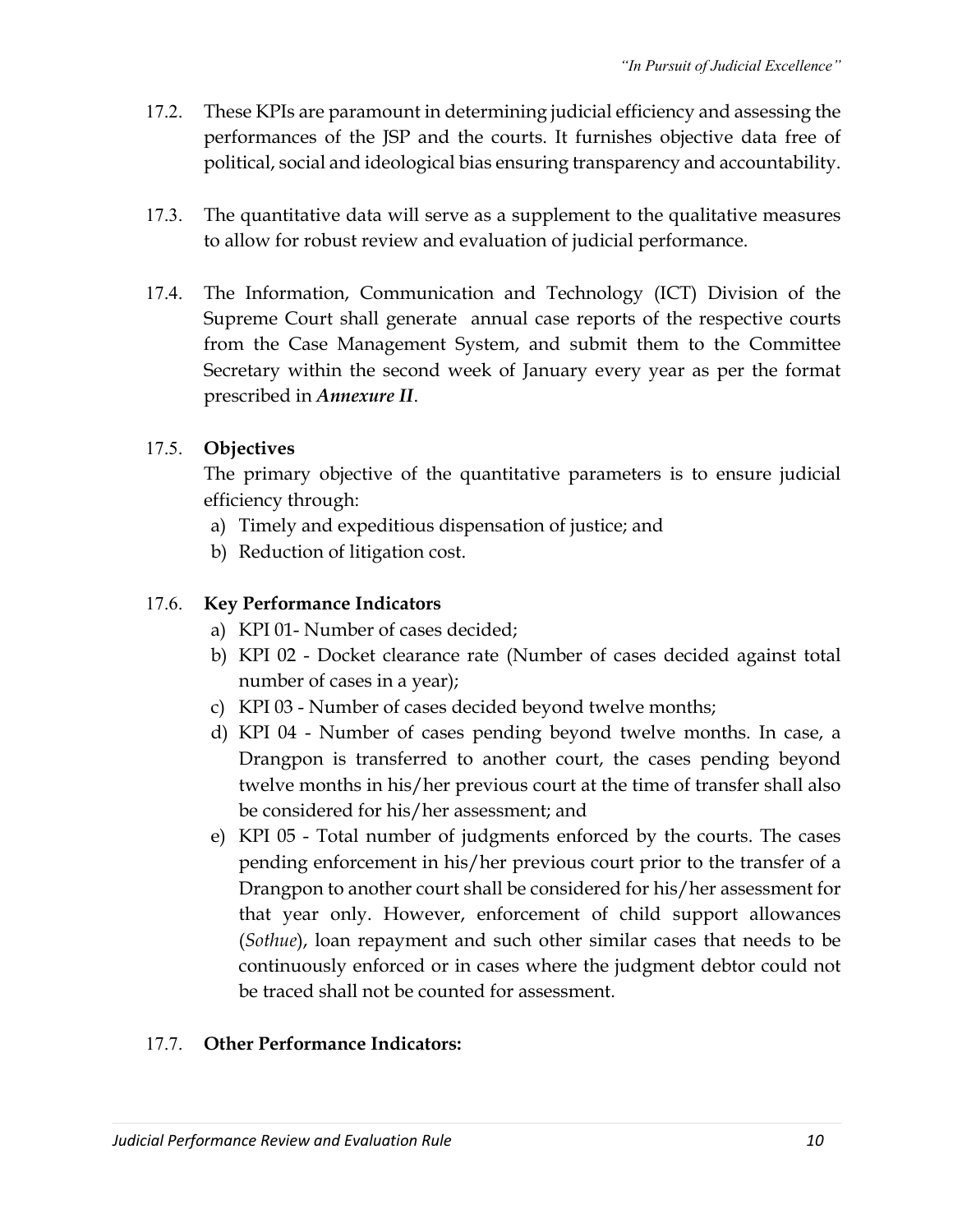- a) KPI 06 Number of Court-Annexed Mediation and negotiated settlement*;*  and
- b) KPI 07 Number of notary services.

#### 17.8. **KPI Weightage**

|               | <b>Key Performance Indicator</b>                                                      |     |  |  |  |  |
|---------------|---------------------------------------------------------------------------------------|-----|--|--|--|--|
| KPI 01        | No. of decided cases                                                                  | 30% |  |  |  |  |
| <b>KPI 02</b> | Docket clearance rate (No. of cases decided against total<br>no. of cases in a court) | 30% |  |  |  |  |
| KPI 03        | No. of cases decided beyond 12 months                                                 | 10% |  |  |  |  |
| <b>KPI 04</b> | No. of cases pending beyond 12 months                                                 | 10% |  |  |  |  |
| KPI 05        | No. of judgments enforced                                                             | 10% |  |  |  |  |
| KPI 06        | No. of CAM & negotiated settlement                                                    | 5%  |  |  |  |  |
| KPI 07        | No. of notary services provided                                                       | 5%  |  |  |  |  |

### 17.9. **Performance Rating Scale for quantitative parameters**

a) Performance rating of cases decided shall be based on the following PRS:

| • Above $250$ Cases - $30$ Points     | $\bullet$ 200 - 249 Cases - 25 Points |
|---------------------------------------|---------------------------------------|
| $\bullet$ 150 - 199 Cases - 20 Points | $\bullet$ 100 - 149 Cases 15 Points   |
| $\bullet$ 50 - 99 Cases - 10 Points   | $\bullet$ Below 50 Cases - 05 Points  |

b) Performance rating of docket clearance rate (No. of cases decided against total no of cases in a year) shall be based on the following PRS:

| • $70\%$ - 100 $\%$ - 30 Points | • $50\%$ - 69 $\%$ - 25 Points |
|---------------------------------|--------------------------------|
| • $20\% - 49\% - 20$ Points     | • $10\%$ - 19 $\%$ - 15 Points |
| $\bullet$ 5% - 9% - 10 Points   | $\bullet$ Below 5% - 0 Point   |

c) Performance rating of cases decided beyond twelve months shall be based on the following PRS:

| $\bullet$ 70 Cases and above - Nil   | $\bullet$ 50 - 69 Cases - 01 Point  |
|--------------------------------------|-------------------------------------|
| $\bullet$ 30 - 49 Cases - 04 Points  | $\bullet$ 15 - 29 Cases - 07 Points |
| $\bullet$ Below 15 Cases - 10 Points |                                     |

d) Performance rating of the cases pending beyond twelve months shall be based on the following PRS:

| $\bullet$ 15 & above cases - Nil   | $\bullet$ 10 -14 cases - 3 Points  |
|------------------------------------|------------------------------------|
| $\bullet$ 06 - 09 cases - 5 Points | $\bullet$ 01 - 05 cases - 7 Points |
| $\bullet$ Zero cases - 10 Points   |                                    |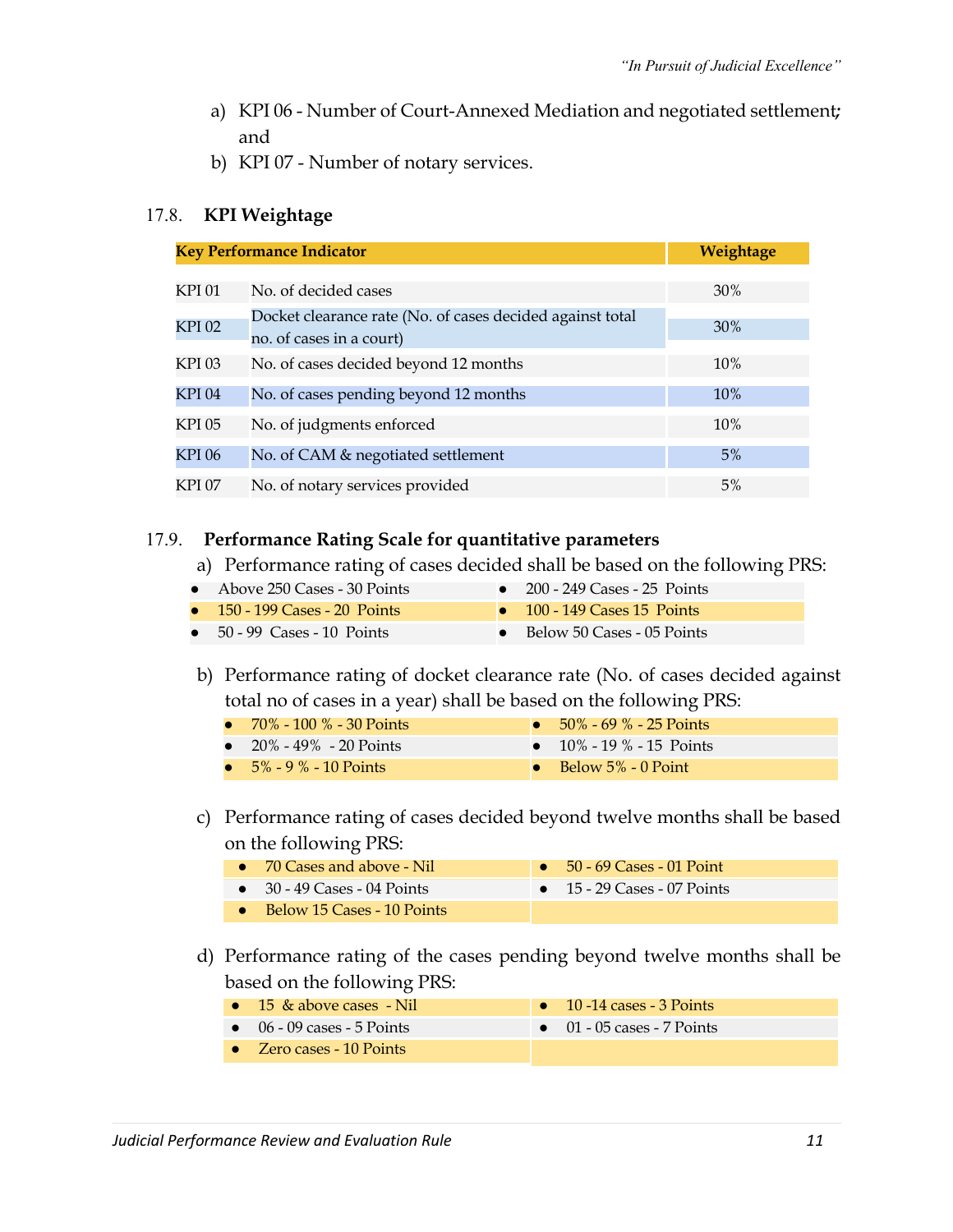e) Performance rating of judgment enforcement shall be based on the following PRS:

| • $80\%$ - 100 $\%$ - 10 Points | • $60\%$ - 79 $\%$ - 08 Points |
|---------------------------------|--------------------------------|
| $\bullet$ 40% - 59% - 06 Points | • $20\%$ - 39 % - 04 Points    |
| • Below 20 $\%$ - 02 Points     |                                |

- f) Performance rating of CAM and negotiated settlement shall be based on the following PRS.:
	- $\bullet$  40 & Above 5 Points  $\bullet$  30 39 4 Points
	- $\bullet$  20 29 3 Points  $\bullet$  10 19 2 Points
	- $\bullet$  01 09 1 Point
- g) Performance rating of notary services shall be based on the following PRS:
	- 40 & Above 5 Points 30 39 4 Points
		- 20 29 3 Points 10 19 2 Points
	- Below 10 1 Point

#### **18. Qualitative Parameters (KPP 02)**

18.1. Adjudication is the core function of the courts, and uniformity, consistency, certainty and predictability shall be the primary attributes of an efficient court system.

#### 18.2. **Objectives**

The objectives of the qualitative parameters are to:

- a) Guarantee just and fair judicial process, and uniform application of procedural laws;
- b) Assess the quality of judicial decisions objectively;
- c) Promote uniformity and consistency of judicial decision-making process;
- d) Enhance uniformity, certainty and predictability of interpretation and application of laws;
- e) Ensure equal treatment and access to judicial services;
- f) Effective enforcement of court orders and judgment; and
- g) Inspire public trust and confidence in the court system.

#### 18.3. **Key Performance Indicators**

The quality of judicial services shall be reviewed and evaluated based on the following two Key Performance Indicators:

- a) KPI 08 Judicial Process; and
- b) KPI 09 Judicial Decision.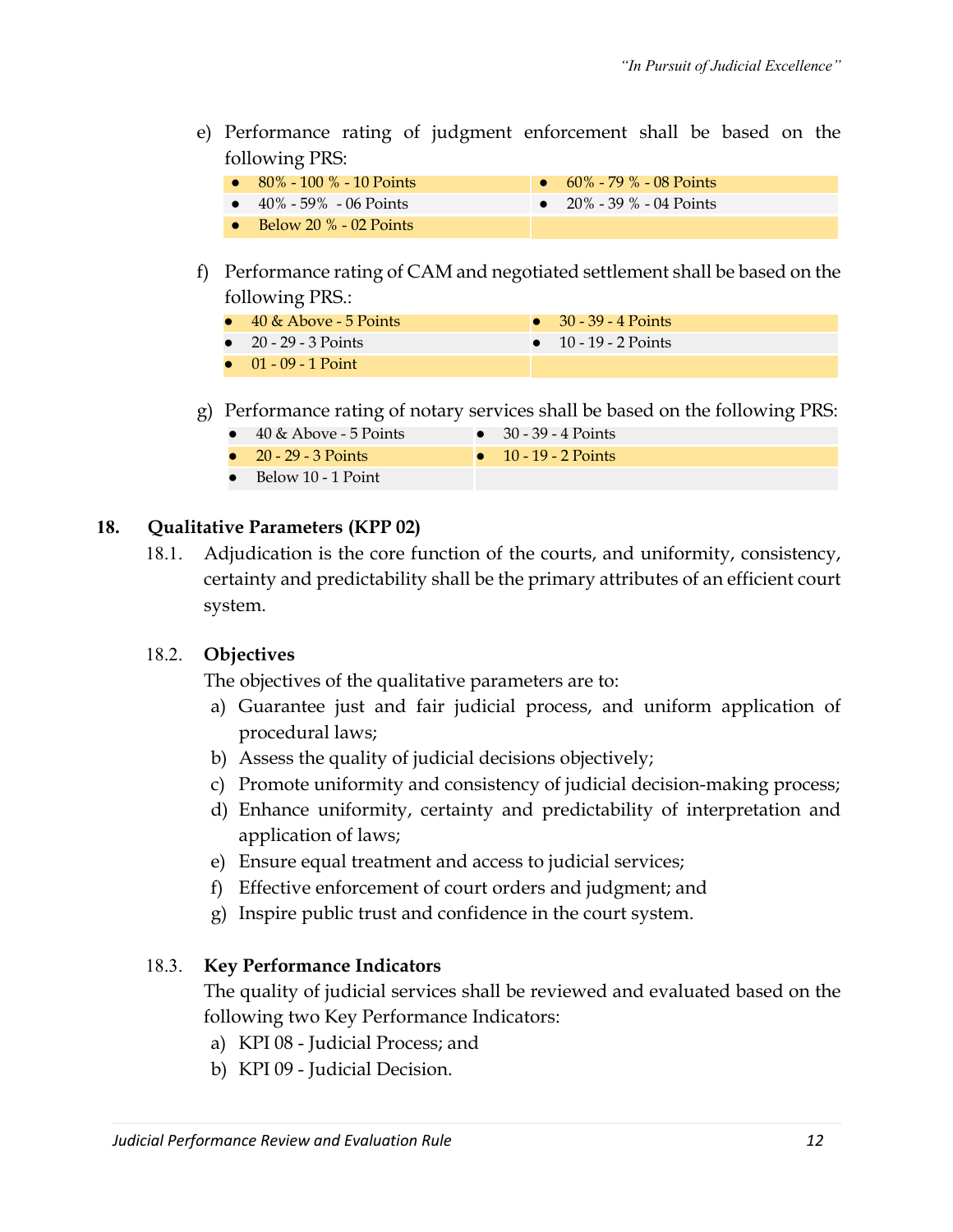### 18.4. **Judicial Process (KPI 08)**

All courts shall follow the due process enshrined in the Civil and Criminal Procedure Code, and other procedural laws. The quality of the judicial process shall be evaluated based on the following four indicators:

- a) Procedural fairness;
- b) Courtroom control;
- c) Access to justice; and
- d) Expeditious proceedings.

| <b>Indicators</b>                 | <b>Description</b>                                                                                                                                                                                                                                                                                                |
|-----------------------------------|-------------------------------------------------------------------------------------------------------------------------------------------------------------------------------------------------------------------------------------------------------------------------------------------------------------------|
| Procedural<br><b>Fairness</b>     | Procedural coaching during the hearing.<br>$\bullet$<br>Time and opportunity to make oral and written submissions.<br>Treatment of the parties in the courtroom.<br>Opportunity to present evidence and examine witnesses.                                                                                        |
| Courtroom<br><b>Control</b>       | Courtroom decorum.<br>$\bullet$<br>Pre-trial preparations and conduct of trial.<br>Structure of trial and proceedings.<br>Communication skills.<br>Examination of the parties and witnesses.                                                                                                                      |
| <b>Access to Justice</b>          | Addressing barriers to access court services. For instance, enabling<br>$\bullet$<br>indigent persons, children, women, and people with disabilities equal<br>access to justice.<br>Addressing linguistic barriers to access court services.<br>$\bullet$                                                         |
| <b>Expeditious</b><br>Proceedings | Conduct of hearing as per the Civil and Criminal Procedure Code.<br>Hearing calendar.<br>Hearing as per the hearing calendar.<br>Unwarranted adjournments.<br>Issuance of summons and court orders.<br>Judicial Investigation.<br>Technology in court proceedings (e-litigation platform and virtual<br>hearing). |

### 18.5. **PREM for judicial process**

- a) Feedback from the Bench Clerk and Court Registrar.The Committee can decide on the number of feedback based on the minimum number of bench clerks including the court registrars as per Form no. A (1) provided in *Annexure III*;
- b) Feedback from the Bar. The Committee can decide on the number of feedback based on the minimum number of feedback provided by the Bar as per Form no. A (2) provided in *Annexure III*; and
- c) Review and evaluation of the selected cases by the Committee as per Form no. A (3) provided in *Annexure III*.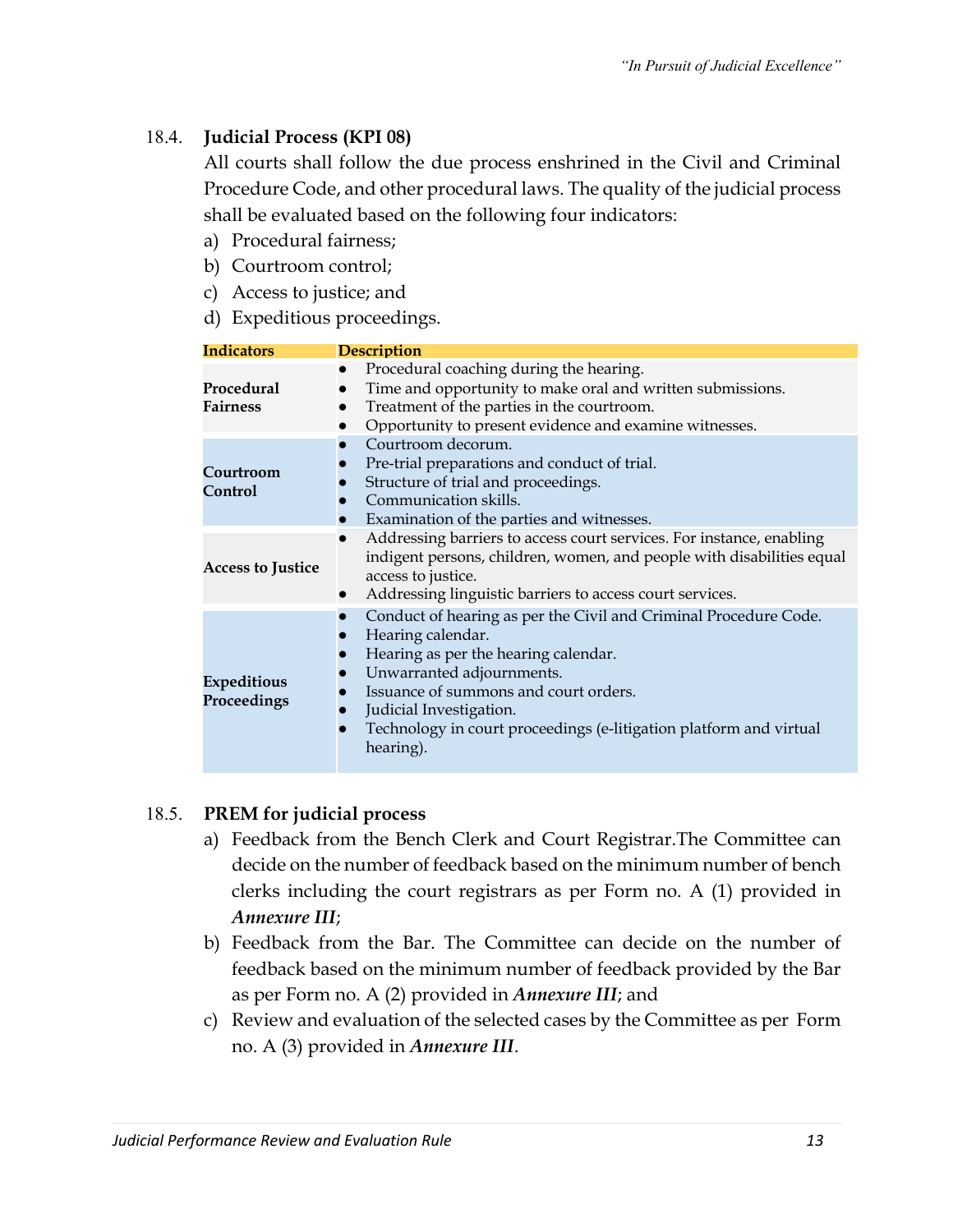#### 18.6. **Performance rating scale for judicial process**

- Strongly Agree (04-05) Agree (03-03.9) ● Disagree (02-02.9) ● Strongly Disagree (≤ 01.99)
- 

18.7. **Judicial Decision (KPI 09)**

The quality of the judicial decision shall be reviewed and evaluated based on the following indicators:

- a) Facts;
- b) Issue;
- c) Rule;
- d) Analysis and Reasoning;
- e) Application of substantive laws; and
- f) Language and Structure.

| <b>Indicators</b>                         | <b>Description</b>                                                                                                                       |
|-------------------------------------------|------------------------------------------------------------------------------------------------------------------------------------------|
| Facts                                     | Determination and presentation of facts.<br>$\bullet$                                                                                    |
| Issue                                     | Identification and structure of legal issues.<br>$\bullet$                                                                               |
| Rule                                      | Statement of relevant laws and rules.<br>$\bullet$                                                                                       |
| Analysis and<br>Reasoning                 | Application and interpretation of laws.<br>Legal reasoning.<br>Citation of case laws and precedents.                                     |
| Application of<br><b>Substantive Laws</b> | Relevant substantive and procedural laws.<br>$\bullet$<br>Recent legal developments.<br>$\bullet$<br>Emerging legal issues.<br>$\bullet$ |
| Language and<br><b>Structure</b>          | Structure of the judgements (FIRAC format).<br>Language and typography.<br>$\bullet$                                                     |

### 18.8. **Performance Rating Scale for Judicial Decision**

**T**he quality of judicial decision shall be based on the evaluation of cases selected by the Committee.

● Outstanding (04-05) ● Very Good (03-03.9) • Good  $(02-02.9)$  **•** Need Improvement  $(≤ 01.99)$ 

### 18.9. **Performance Review and Evaluation Method for judicial decision**

- a) The Committee shall randomly select two court decisions from each year for the assessment as per Form no. B provided in *Annexure III*.
- b) The Committee shall exclude summary judgment, CAM and negotiated settlement judgment, default judgment and withdrawal judgment from the selection pool.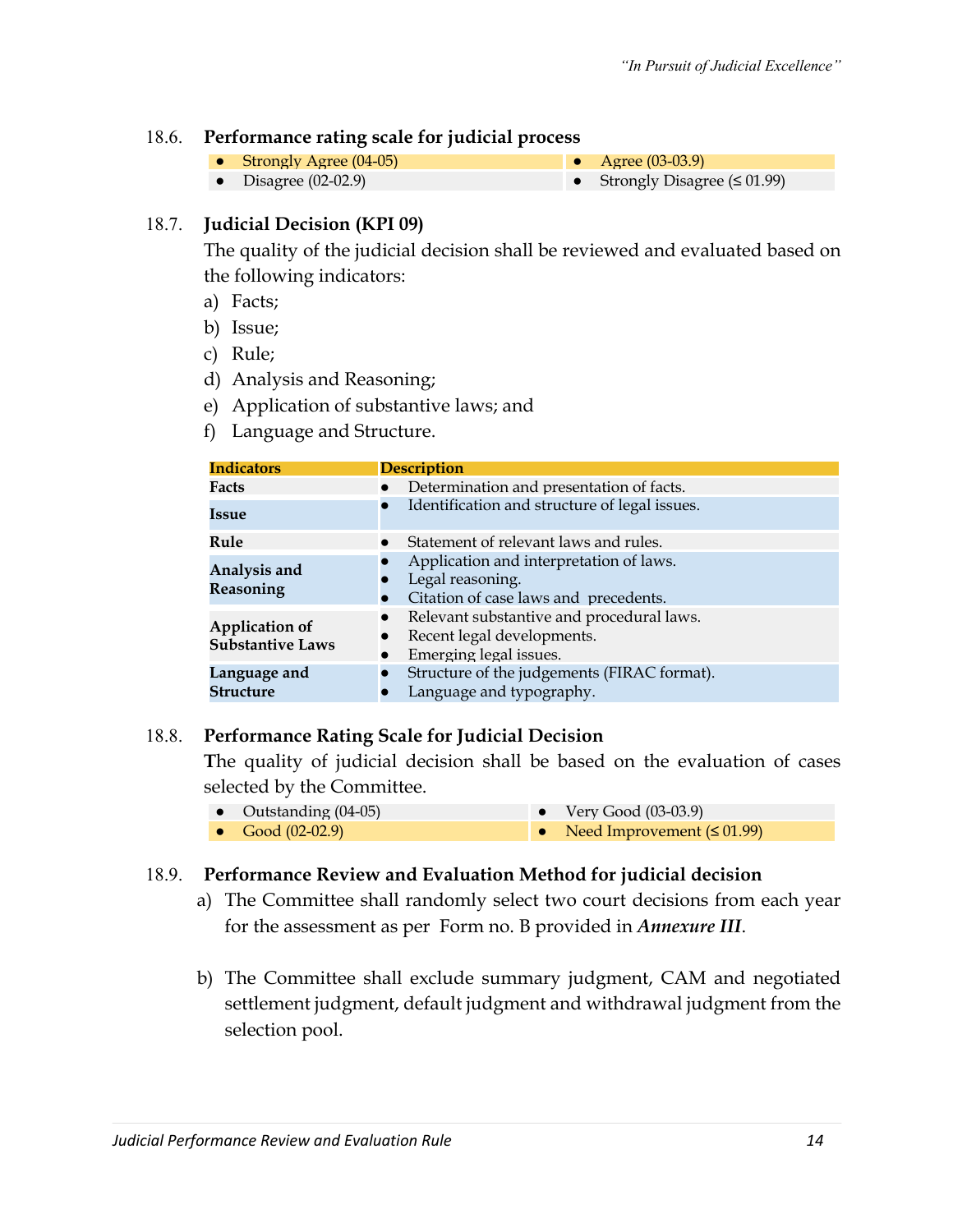# **19. Behavioral and Competency Parameters (KPP 03)**

Beharioural and competency are the manifestation of physical conduct, intellectual ability and judicial mindset. These are the core judicial values that inspire public trust and confidence, and promote judicial excellence. Therefore, behavioral and competency of the JSP shall be assessed based on the following set of KPIs:

# 19.1. **Judicial Temperament (KPI 10)**

The conduct of Drangpons is an integral part in the dispensation of justice. Positive image of JSP creates respect for the judiciary and the Rule of Law. Judicial temperament, which is opposed to judicial arrogance, is an important element of this positive image.

# 19.2. **Transparency and Accountability (KPI 11)**

In accordance with Chapter 11 of the Judicial Services Act, 2007, the Chief Justice of the High Court, Registrar Generals of High Court and Supreme Court, Director General of the BNLI, Chief Drangpon, and Drangpons shall be held responsible and accountable for the judicious use of public funds and properties.

# 19.3. **Leadership (KPI 12)**

A Drangpon shall ensure effective management and administration of the court, and shall maintain order and decorum in the proceedings and ensure efficient functioning of the court.

# 19.4. **Effective communication (KPI 13)**

All Drangpons must be able to communicate effectively, and must be proficient in writing and speaking. He/She must be mindful of the potential negative impact of verbal and non-verbal communication. Effective communication skill and one's manner can create either an appropriate or inappropriate atmosphere in a judicial proceeding*.*

# 19.5. **Judicial Collegiality (KPI 14)**

The Judiciary is a collegial body with a common vision of achieving the ends of justice. It is imperative to exchange views, freely and effectively, to promote the Rule of law. With the interest of the judiciary and vision of national unity and integrity at heart, the attitude of judicial collegiality shall reinforce the incentive to behave and act in a principled and responsible manner*.*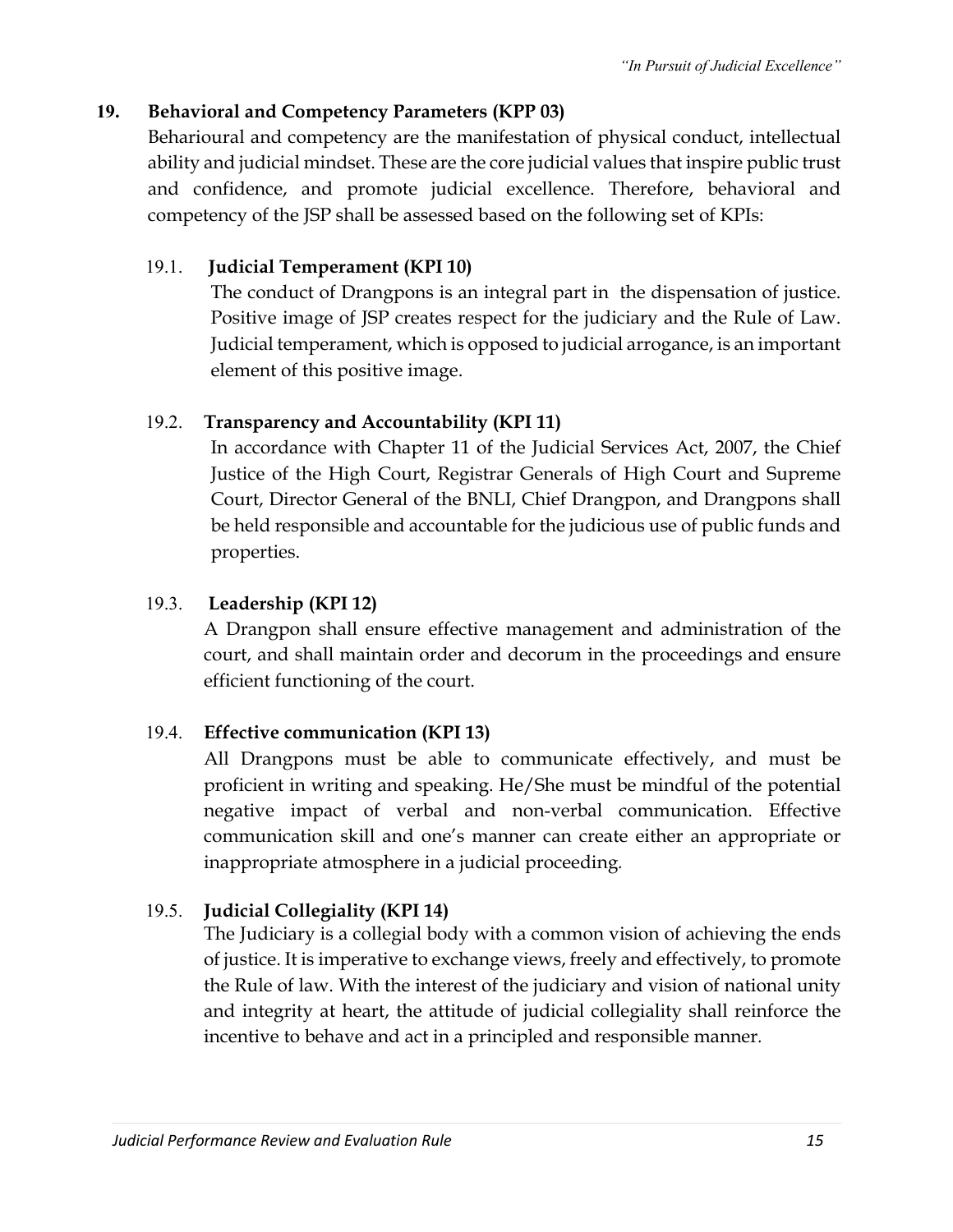# 19.6. **Judicial Independence (KPI 15)**

The Constitution enshrines the mandate of the Judiciary to safeguard, uphold, and administer justice fairly and independently without fear, favor, or undue delay in accordance with the Rule of Law to inspire trust and confidence and to enhance access to Justice. In keeping with this mission, it is imperative that the JSP uphold personal and institutional independence.

# 19.7. **Judicial Ethics and Integrity (KPI 16)**

The conduct of the JSP is guided by the set of Code of Conduct enshrined in Chapter 10 of JSA. The code of conduct or other governing set of rules shall hold all JSP accountable for any unethical conduct and ensure protection for the Drangpon against unfounded public criticism.

| KPI                                                          | <b>Indicators and Description</b>                                                                                                                                                                                                                                                                                                                                                                                                                                                                                                                                                                                                                      |
|--------------------------------------------------------------|--------------------------------------------------------------------------------------------------------------------------------------------------------------------------------------------------------------------------------------------------------------------------------------------------------------------------------------------------------------------------------------------------------------------------------------------------------------------------------------------------------------------------------------------------------------------------------------------------------------------------------------------------------|
| <b>KPI 10</b><br>Judicial<br>Temperament                     | Exhibits patience, hears courteously, enquires and decides impartially.<br>Possess the ability to treat people with dignity and respect.<br>Conducts in a manner as to preserve the dignity of the judicial office and<br>$\bullet$<br>the impartiality and independence of the Judiciary.<br>Always maintains high moral standards and refrains from involving in<br>$\bullet$<br>moral turpitude.<br>Does no act or omission which is unbecoming of the high office at all times.<br>$\bullet$                                                                                                                                                       |
| <b>KPI 11</b><br>Transparency<br>Accountability              | Promotes transparency in all judicial proceedings and decisions.<br>Takes responsibility and accountability to use funds and properties for<br>intended purposes.<br>Recuse from participating in any proceedings in which he/she is unable to<br>decide the matter impartially or in which he/she has conflict of interest.<br>Does not indulge in direct or indirect acts that will amount to abuse of<br>office or power, prejudicial to the rights of any other person knowing that<br>such an act is unlawful or contrary to the law.<br>Demonstrate a high sense of responsibility and accountability in execution<br>of all judicial functions. |
| <b>KPI 12</b><br>Leadership                                  | Demonstrate professionalism in functioning, dealing with litigants and<br>$\bullet$<br>administration and management of courts.<br>Ability to work as a team.<br>$\bullet$<br>Provide mentorship.<br>Inspire, motivate and guide the staff.<br>Effective conflict management and resolution of internal issues.<br>Promptness and decisiveness.<br>$\bullet$                                                                                                                                                                                                                                                                                           |
| <b>KPI 13</b><br><b>Effective</b><br>communication $\bullet$ | Demonstrate ability to articulate and communicate information clearly and<br>$\bullet$<br>concisely.<br>Effective verbal communication and written communication skills.                                                                                                                                                                                                                                                                                                                                                                                                                                                                               |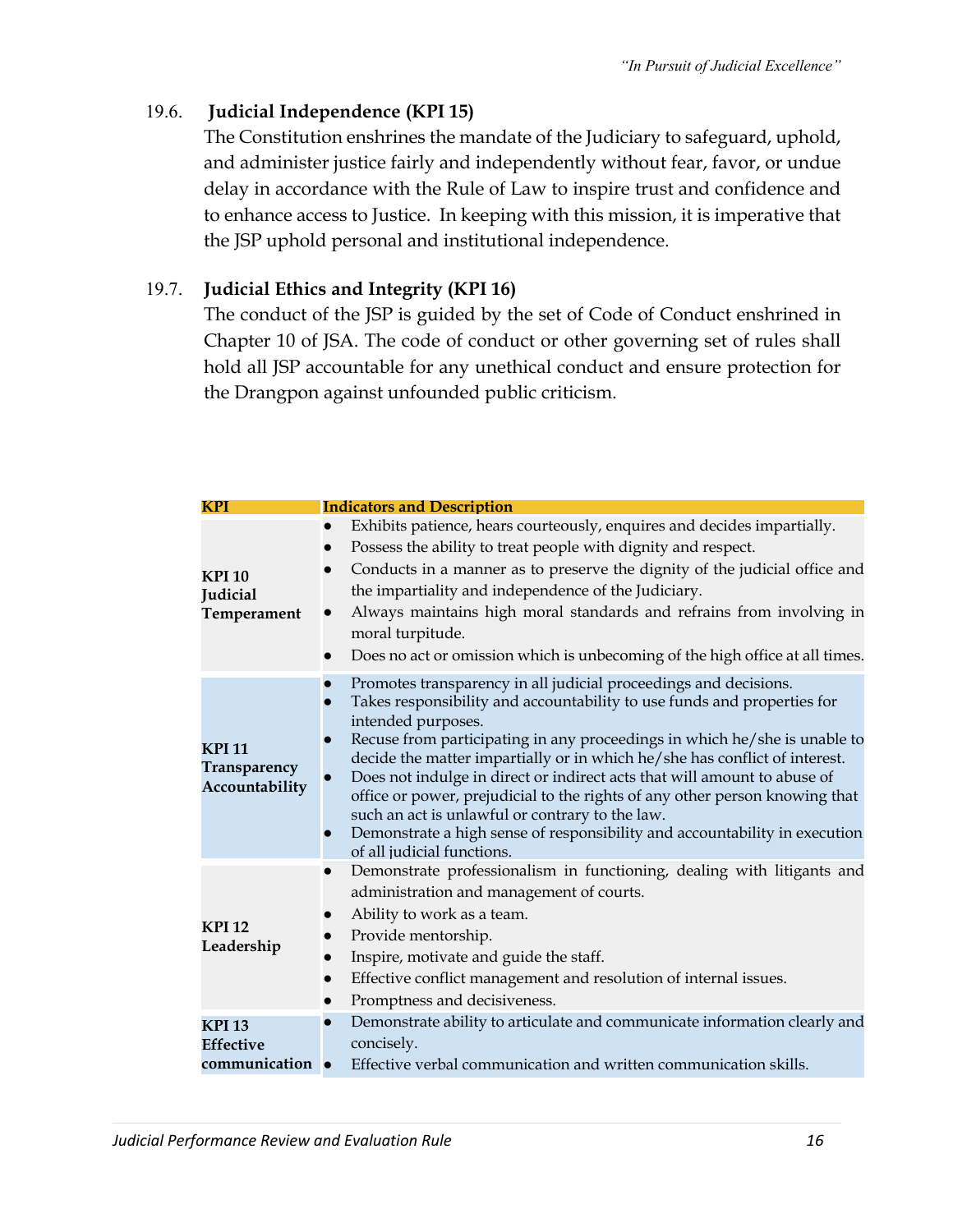| and<br>Management                                      | Ability to maintain order and decorum in proceedings.                                                                                                                                                                                                                                                                                                                                                                                                                                                                                                                                                                                                                                                 |
|--------------------------------------------------------|-------------------------------------------------------------------------------------------------------------------------------------------------------------------------------------------------------------------------------------------------------------------------------------------------------------------------------------------------------------------------------------------------------------------------------------------------------------------------------------------------------------------------------------------------------------------------------------------------------------------------------------------------------------------------------------------------------|
| <b>KPI 14</b><br>Judicial<br>Collegiality              | Demonstrate ability to work individually and collectively.<br>$\bullet$<br>Respect and honor judicial office as a public trust and strive to enhance<br>and maintain confidence in the judicial system.<br>Respect for other's view and opinions.                                                                                                                                                                                                                                                                                                                                                                                                                                                     |
| <b>KPI 15</b><br>Judicial<br>Independence              | Decide cases without concern for the popularity of the decision without<br>$\bullet$<br>fear, favor, bias or prejudice.<br>Treat litigants and Jabmis fairly and equally.<br>$\bullet$<br>Not swayed by partisan interests, public clamor or fear of criticism.<br>Exercise the judicial function independently based on the assessment of<br>$\bullet$<br>the facts and in accordance with a conscientious understanding of the law.<br>Is not a member of any commission, committee, association, arbitration<br>$\bullet$<br>board, or any other organization that may affect the independence of the<br>Judiciary.                                                                                |
| <b>KPI 16</b><br><b>Judicial Ethics</b><br>& Integrity | Declare conflict of interest in accordance with existing laws/rules and<br>$\bullet$<br>refrain from hearing the case.<br>Does not make any comment in public or otherwise that might reasonably<br>$\bullet$<br>affect the outcome of any proceeding or impair the fairness of the process.<br>Refrain from indulging in habits of associating with litigants and behavior<br>$\bullet$<br>that infringe upon the performance of official duties or tarnish the image<br>of position and the institution.<br>Does not accept any gifts, presents or benefits.<br>$\bullet$<br>Does not engage in financial and business transactions in which a JSP may<br>$\bullet$<br>have a conflict of interest. |

#### 19.8. **Performance Review and Evaluation Method**

The performance review and evaluation method of the behavioral and competency parameter shall be based on:

- a) Supervisor's feedback the Chief Justice of Bhutan shall provide feedback for the Drangpons of the Supreme Court and the Chief Justice of the High Court. The High Court Chief Justice shall provide feedback for the Drangpons of the High Court as per *Annexure IV.*
- b) Feedback from the staff and peers (Drangpon shall provide feedback for Court Registrar and Bench Clerks and vice-a-versa) as per *Annexure IV*; and
- c) Feedback from the Bar as per *Annexure IV*. (prosecutors and private attorneys).

#### 19.9. **Performance Rating Scale**

● Strongly Agree (15-20) ● Agree (10-14.9) ● Disagree (5-9.9) ● Strongly Disagree (≤ 4.99)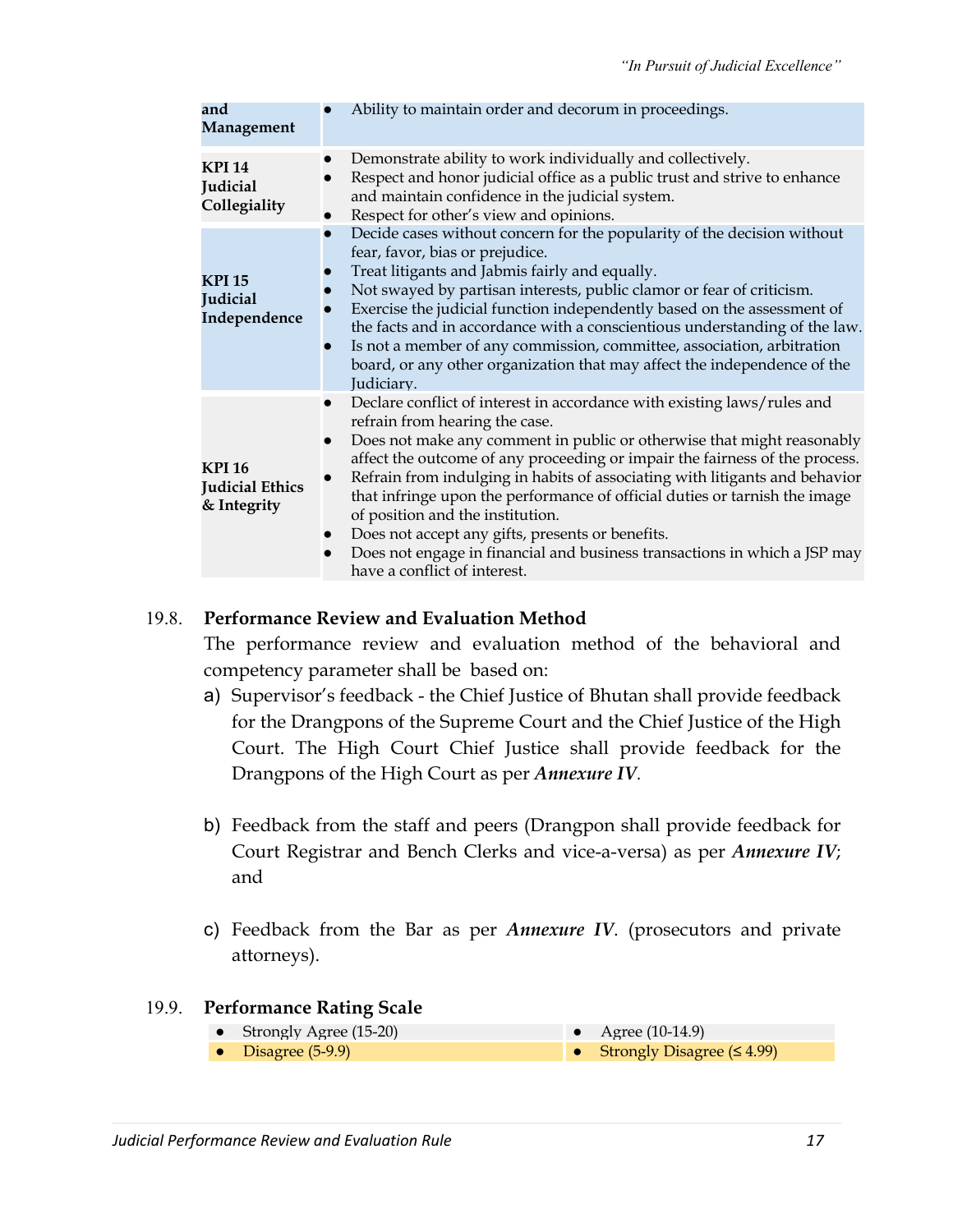# **20. Court Administration and Management Parameters (KPP 04)**

- 20.1. Drangpons shall be responsible for administration and management of the courts that involves planning, finance, resource allocation, personnel motivation, control, supervision of human resource, and coordination with other agencies.
- 20.2. Administrative matters and managerial responsibilities of a Drangpon may vary with courts. He/She must possess good management skills in order to be productive, organized and effective in efficient utilization of the resources.
- 20.3. The resources shall be allocated and utilized in accordance with the highest standard of financial discipline.

### 20.4. **Key Performance Indicator**

- a) Financial Management **(KPI 17)**;
- b) Human Resource Management **(KPI 18)**;
- c) Maintenance of Court structure and properties **(KPI 19)**; and
- d) Archive & Record Management **(KPI 20)**.

| <b>KPI</b>                                                           | <b>Indicators and Description</b>                                                                                                                                                                                                                                                                                                               |
|----------------------------------------------------------------------|-------------------------------------------------------------------------------------------------------------------------------------------------------------------------------------------------------------------------------------------------------------------------------------------------------------------------------------------------|
| <b>KPI 17</b><br>Financial<br>Management                             | Efficient utilization of approved funds.<br>Unauthorized use or diversion of funds.<br>Efficient management of revenue (bail, fine, penalties and court<br>fees).                                                                                                                                                                               |
| <b>KPI 18</b><br><b>Human Resource</b><br>Management                 | Employee motivation.<br>$\bullet$<br>Timely execution of relevant HR orders from the Office of the CJB<br>and the Registrar General of the Supreme Court.<br>Effective management of internal conflicts.<br>Ensure timely execution of responsibilities by employees as per the<br>job description.<br>Enforcement of employee code of conduct. |
| <b>KPI 19</b><br>Maintenance of<br>court structure and<br>properties | Timely maintenance of court structure and premises.<br>Beautification of surroundings.<br>Property management - Procurement and disposal of properties as<br>per the existing rules.<br>Other initiatives.                                                                                                                                      |
| <b>KPI 20</b><br>Archive and record<br>management                    | Archiving case files.<br>Updation and maintenance of employee personal files.<br>Updation and maintenance of case registers.<br>Maintenance of financial records.<br>Maintenance of administrative and HR records.<br>Maintenance of office inventories, bills and vouchers.                                                                    |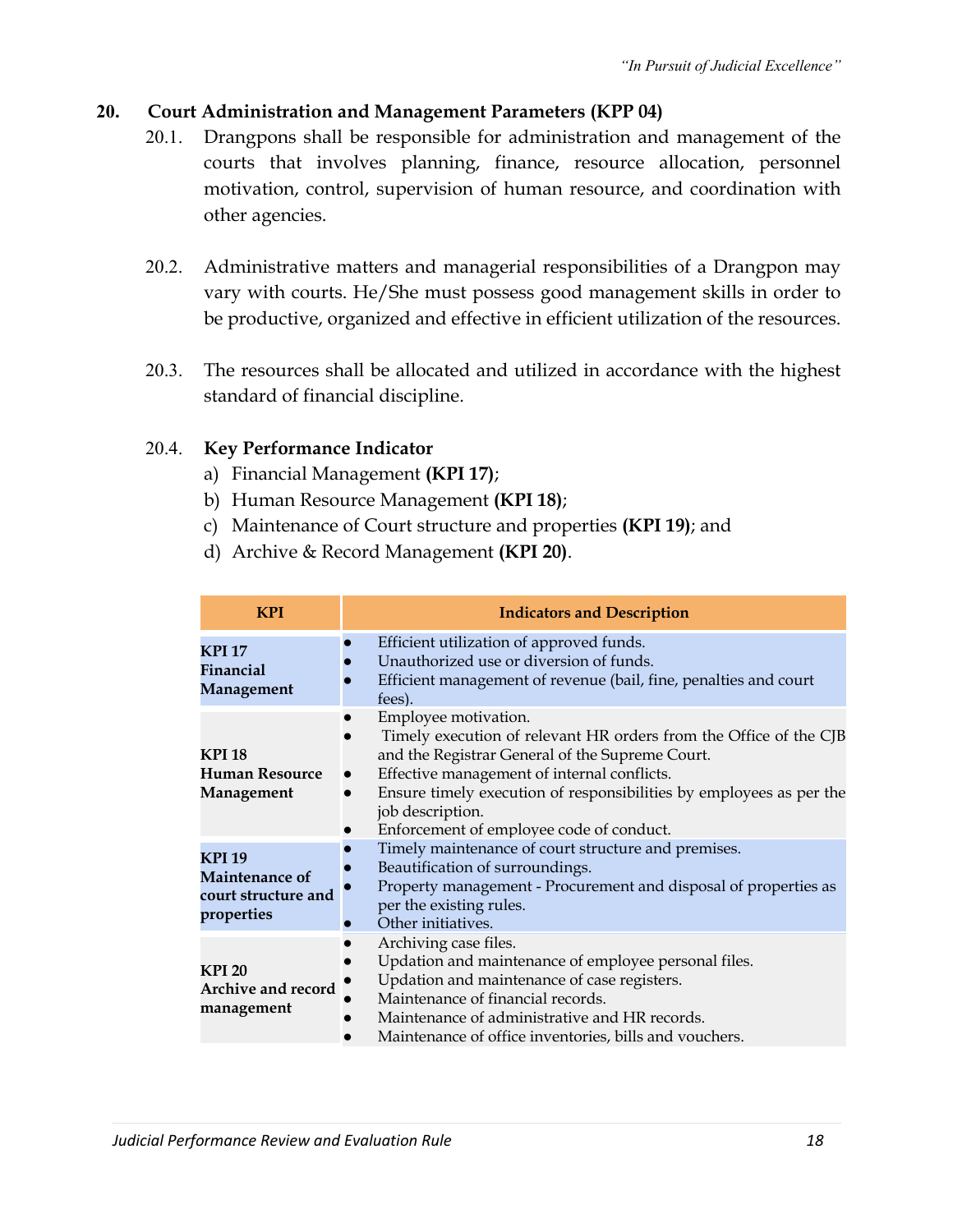# 20.5. **Performance Review and Evaluation Method**

The performance review and evaluation method of the administration and management skill shall be based on:

- a) Feedback from the supervisor, staff and peers as per the Form no. A and B in *Annexure V; and*
- b) Consideration of relevant evidence such as Royal Audit Authority Reports, Reports of the Royal Judicial Service Council and the National Judicial Commission; Reports from the Office of the Registrar General, Disciplinary Committee Reports; and other relevant reports.

# 20.6. **Performance Rating Scale**

The rating for court administration and management skill parameter shall be based on the following performance rating scale.

- Outstanding (08-10) Very Good (06-7.9)
- Good  $(04-5.9)$  Need Improvement  $(503.99)$

# **21. Academic Scholarship and Mandatory Continuing Judicial Education (MCJE) Parameter (KPP 05)**

- 21.1. Achievement of both quantitative and qualitative parameters requires JSP to continuously engage in academic training programs. The academic scholarship and training programs result in development and intensification of professional skills in pursuit of judicial excellence. It is only through skilling, re-skilling and up-skilling that the noble profession remains relevant to society.
- 21.2. The BNLI and the Council shall ensure adequate and equal opportunities and participation of all JSP in academic and training programs.
- 21.3. An individual JSP shall submit the list of academic scholarship activities and MCJE programs as per Form no. 2 in *Annexure VI* to the Committee Secretary annually along with necessary evidence.

# 21.4. **Objective**

The following objectives of the academic scholarship and mandatory continuing judicial education parameter is based on section 85 of the Judicial Service Act of Bhutan, 2007 (JSA):

a) Provide opportunity for career advancement in pursuit of judicial excellence;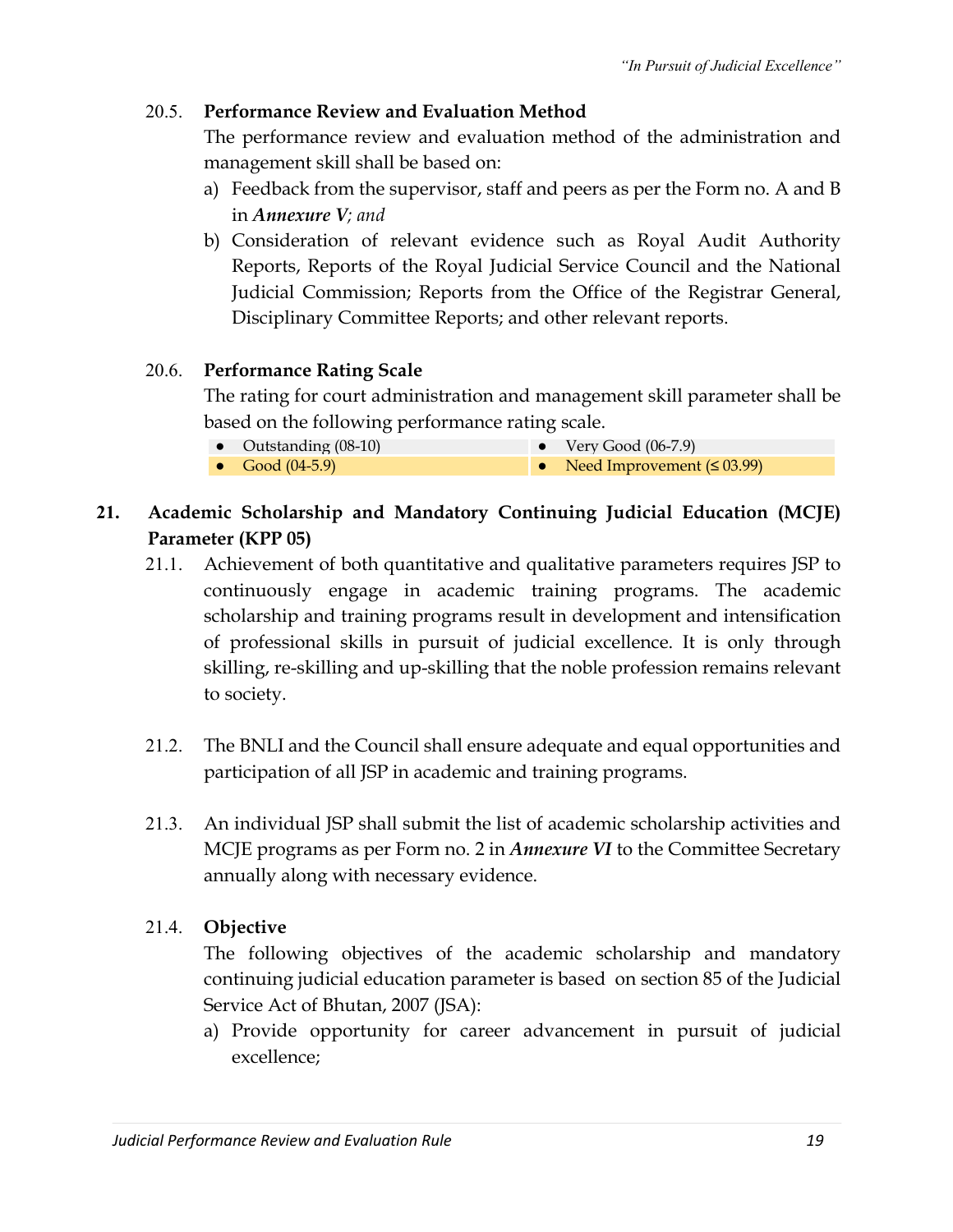- b) Acquisition of necessary skill, knowledge and technology required to perform a higher responsibility in the respective profession;
- c) Maximize professionalism and productivity; and
- d) Enhance judicial efficiency, capability and quality.

### 21.5. **Key Performance Indicators:**

The following KPIs are based on the statutory mandates of the BNLI to provide various training and education programs for in-service JSP:

- a) Academic papers Publication **(KPI 21)**;
- b) Academic papers Presentation **(KPI 22)**;
- c) Trainings **(KPI 23)**;
- d) Mandatory Continuing Judicial Education (MCJE) programs **(KPI 24)** -
- e) Legal dissemination and awareness programs **(KPI 25)** ; and
- f) Other academic activities **(KPI 26)**.

| KPI                                                       | <b>Activity Description</b>                                                                                          |
|-----------------------------------------------------------|----------------------------------------------------------------------------------------------------------------------|
| <b>KPI 21</b><br><b>Academic Paper (Publication)</b>      | No. of Books<br>No. of Articles<br>No. of Research papers<br>No. of Academic writings<br>Official writing assignment |
| <b>KPI 22</b><br><b>Academic Papers (presentation)</b>    | Others (specify)<br>No. of papers presented<br>No. of books review presented<br>No. of research papers presented     |
| <b>KPI 23</b><br><b>Trainings</b>                         | No. of trainings facilitated<br>No. of lectures delivered<br>No. of workshops attended                               |
| <b>KPI 24</b><br><b>MCJE</b> programs                     | No. of trainings attended<br>No. of conference attended<br>No. of symposiums attended<br>No. of other forums         |
| <b>KPI 25</b><br>Legal dissemination & Awareness Programs | No. of legal dissemination and awareness conducted (in<br>shows)                                                     |
| <b>KPI 26</b><br>Other academic works                     | No. of other academic and MCJE programs attended                                                                     |

21.6. The academic works and MCJE programs attended by an individual JSP during the two preceding calendar years shall be considered for evaluation by the Committee.